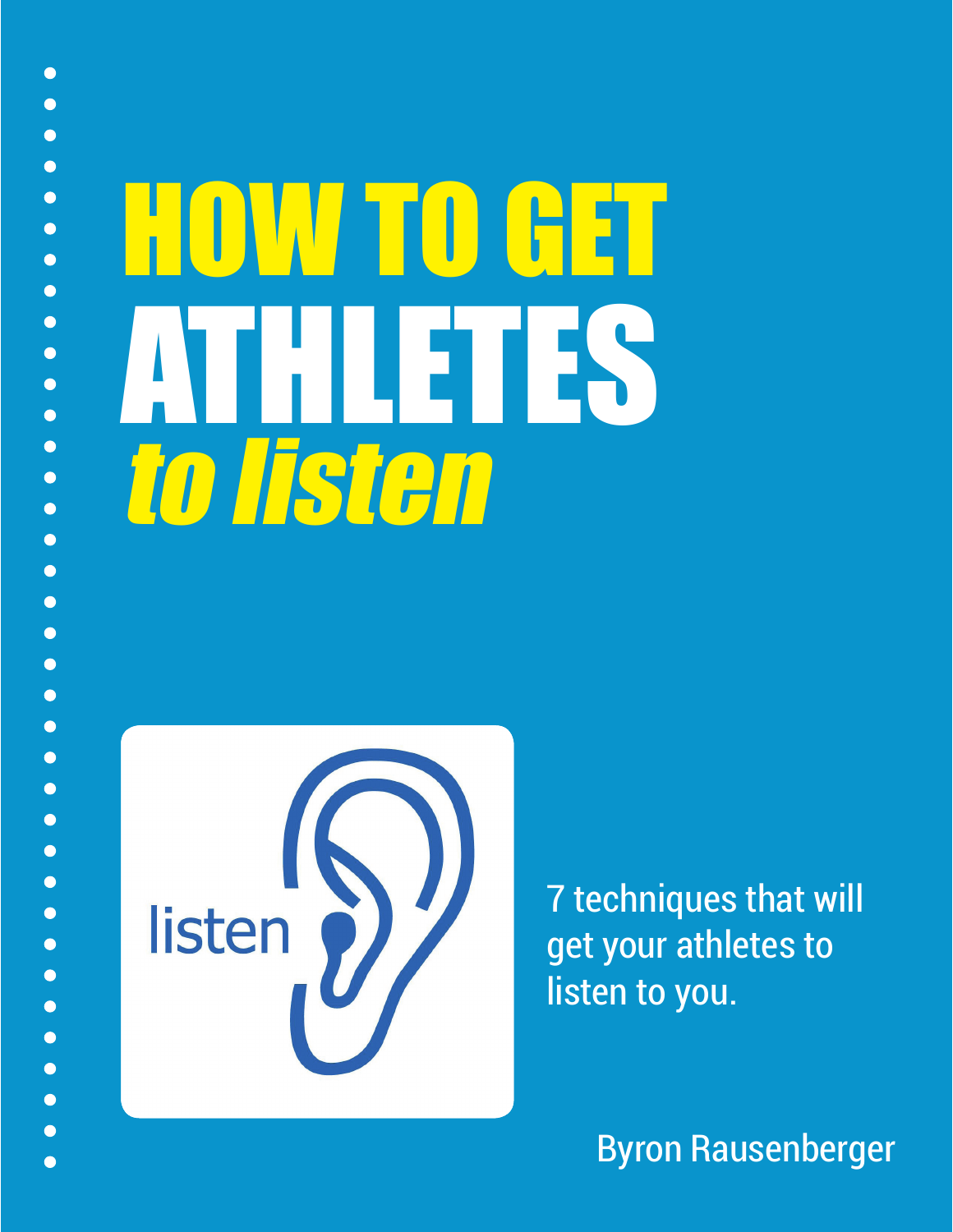### Not quite sure if this ebook is right for you?

See the description below to see if your level matches the content you are about to read.

### **Introductory**

Introductory content is for coaches that are new to the subject of feedback. This content typically includes step-by-step instructions on how to get started with this aspect of giving feedback and its fundamentals. After reading it, you will be able to execute a basic feedback strategy related to the topic.

#### **Intermediate This ebook**

Intermediate content is for coaches that are familiar with giving feedback, but have only the basic experience in executing strategies and tactics. It includes step-by-step instructions on how to execute tried and tested strategies for giving rock star feedback.

#### **Advanced**

Advanced content is for coaches that are, or want to be experts on the subject. In it, we walk you through advanced features of this aspect of feedback and help you develop complete mastery of the subject. After reading it, you will not only feel ready to execute strategies and tactics, but also to teach others how to be successful.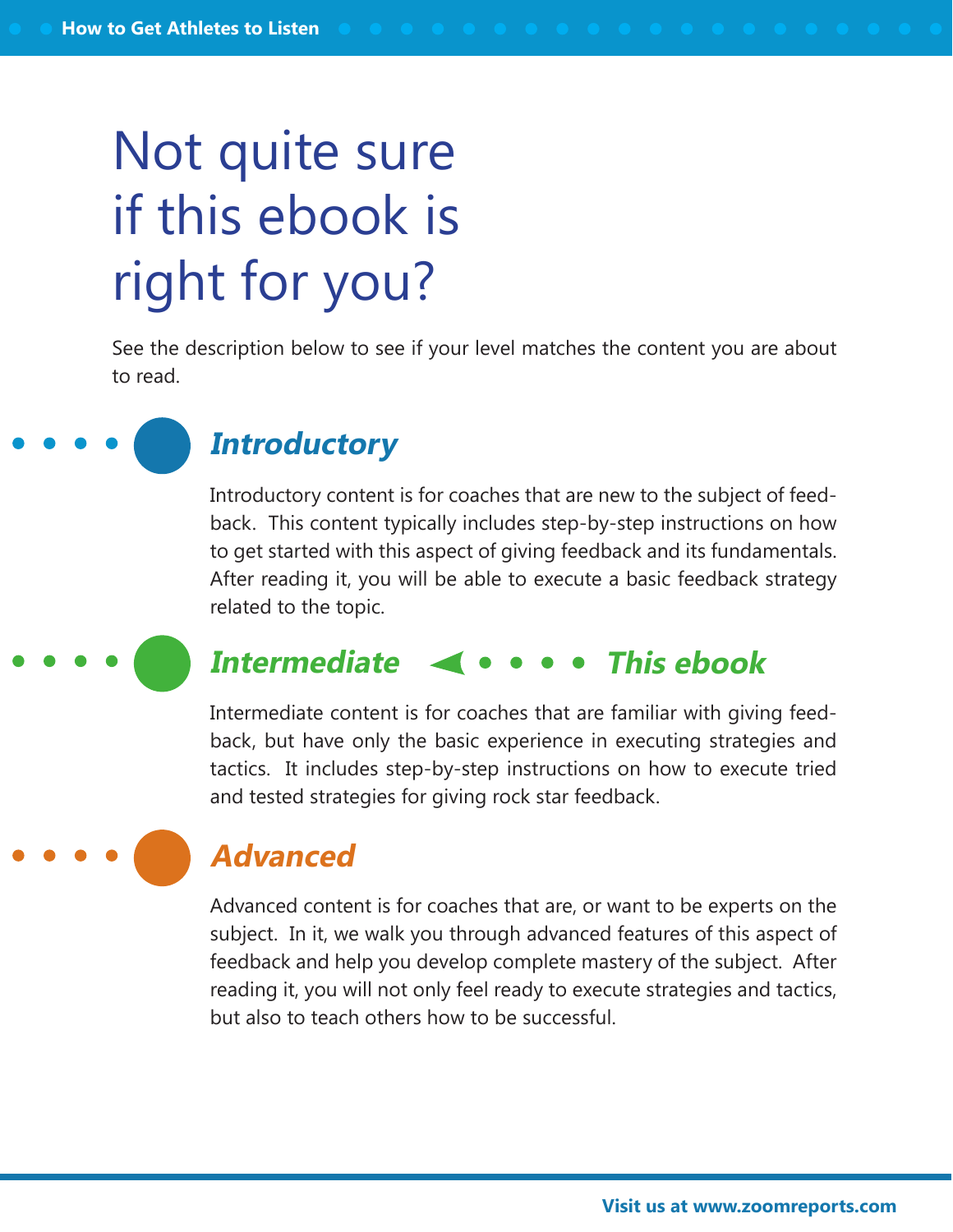### **How to Get Athletes to Listen**

### **by Byron Rausenberger**

#### **Byron Rausenberger** is one of the Founders of **ZoomReports**.

Byron focuses on how to help sports programs provide more value to their customers, and in return, grow their businesses. Byron is an avid reader of positive psychology and business books in general.



byron@zoomreports.com Contact info: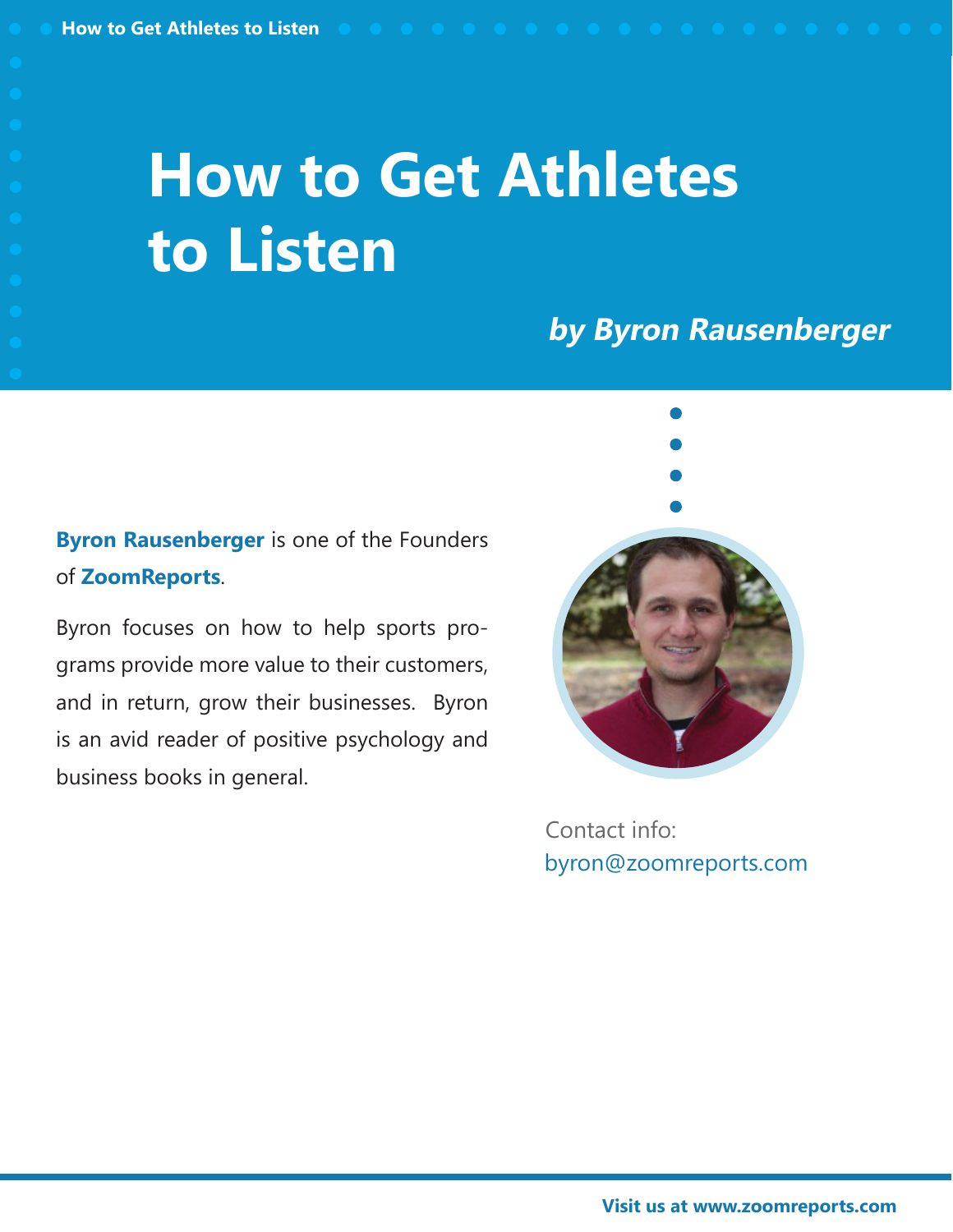### **Introduction**

As a coach, our job is to help athletes improve. We do this by giving them feedback on where they stand skill wise and what they need to do to improve.

But as we all know, the feedback is only useful if the athlete listens to it. Unfortunately all too often our feedback goes unapplied because our athletes are talking, goofing off, or daydreaming.

So how do you get athletes to listen to your feedback? You first have to build Rapport with your Athletes. Rapport is just another word for Trust and Integrity. This makes sense right? Why would an athlete choose to listen to you until they knew that you were trust worthy and had their best interests in mind.

Fortunately, just like their are fundamental to learning new sport skills, there are also fundamentals to learning how to build rapport. With that said, we are going to go over the 7 most effective ways to build rapport with your athletes.

#### **Personal Story**



My favorite coach when growing up was a 65 year old man named Coach Alfred. He was about 53 years older than me, but the amazing thing was that he seemed to be just like me. He used cool young words like Rad and Narly. He gave me the nickname, Byronator, after the hit movie Terminator. And he listen to and got excited about my love of video games. Specifically Super Mario Brothers 3. I improved more in that year than the previous 3 years combined. Until writing this book, I always wondered why this coach was able to get the most out of me. Now I realize that he was incredibly gifted at building rapport with his athletes.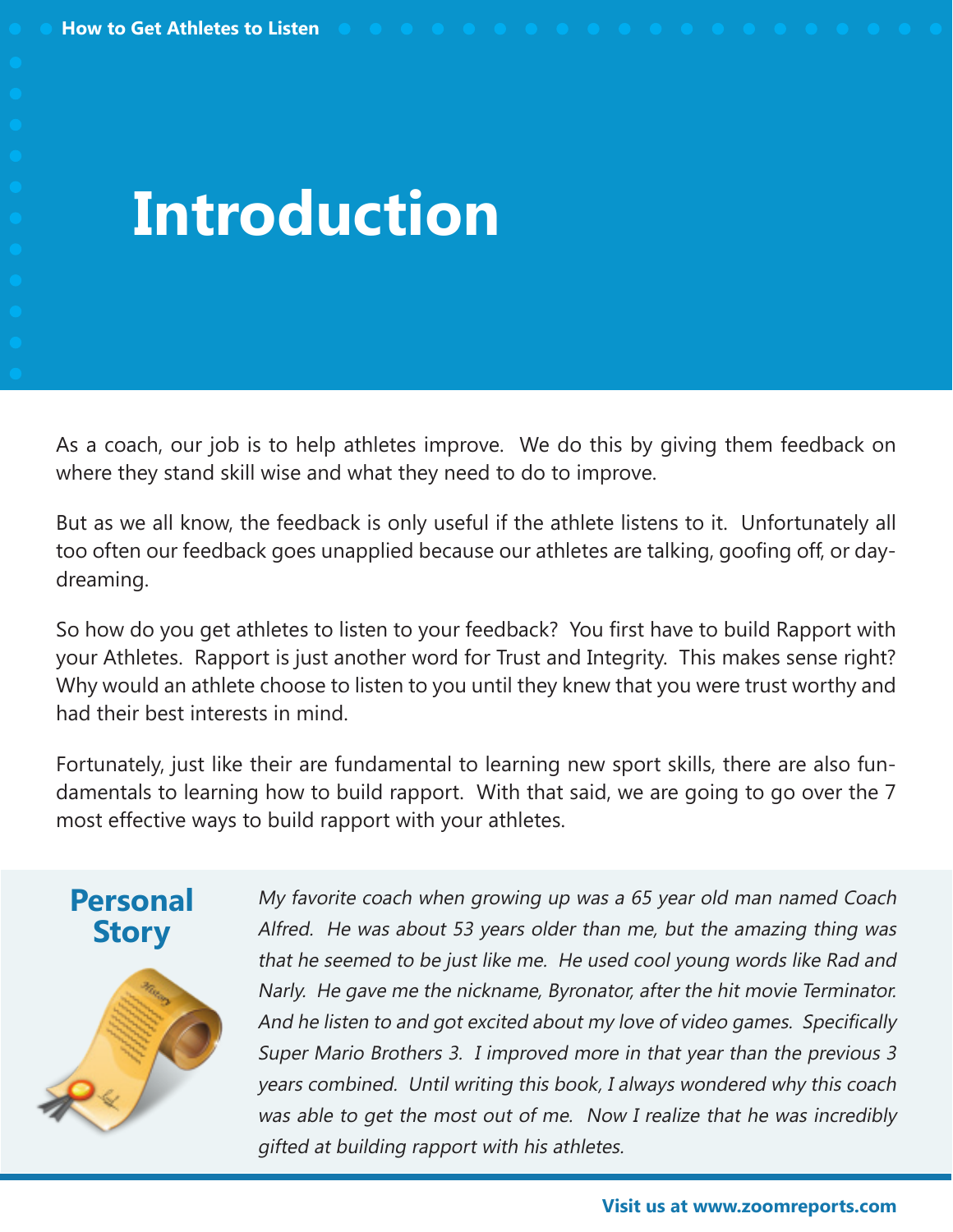# **7 Ways to Build Rapport**

#### **1 Take an Interest in your Athlete**

One of the easiest ways to build rapport is to take an interest in your athletes. How do you do this? First, ask them questions. Ask them what they like to do when not playing sports. Ask them what their favorite food is. Ask them what TV shows they like to watch. Second, when you do find out what they like, keep asking them questions. Dig deeper and ask them, for instance, why they like Mac-n-Cheese. Find out what flavor of cheese they like best on their Mac-n-Cheese. Find out how often they eat Mac-n-Cheese. Finally, research some cool facts about Mac-n-Cheese that you can share with them next time you talk. For example, did they know that there is a restaurant in New York City called Supermac that only serves Mac-n-Cheese. How cool would it be to eat there.

#### **2 Listen 70%. Speak 30%.**

This somewhat is a subcategory of number 1. In order to take an interest in your athletes, you have to hear what they have to say. And the only way to do this is to Listen. If you listen more than you speak, you will be amazed at the amount of rapport you will build with your athletes.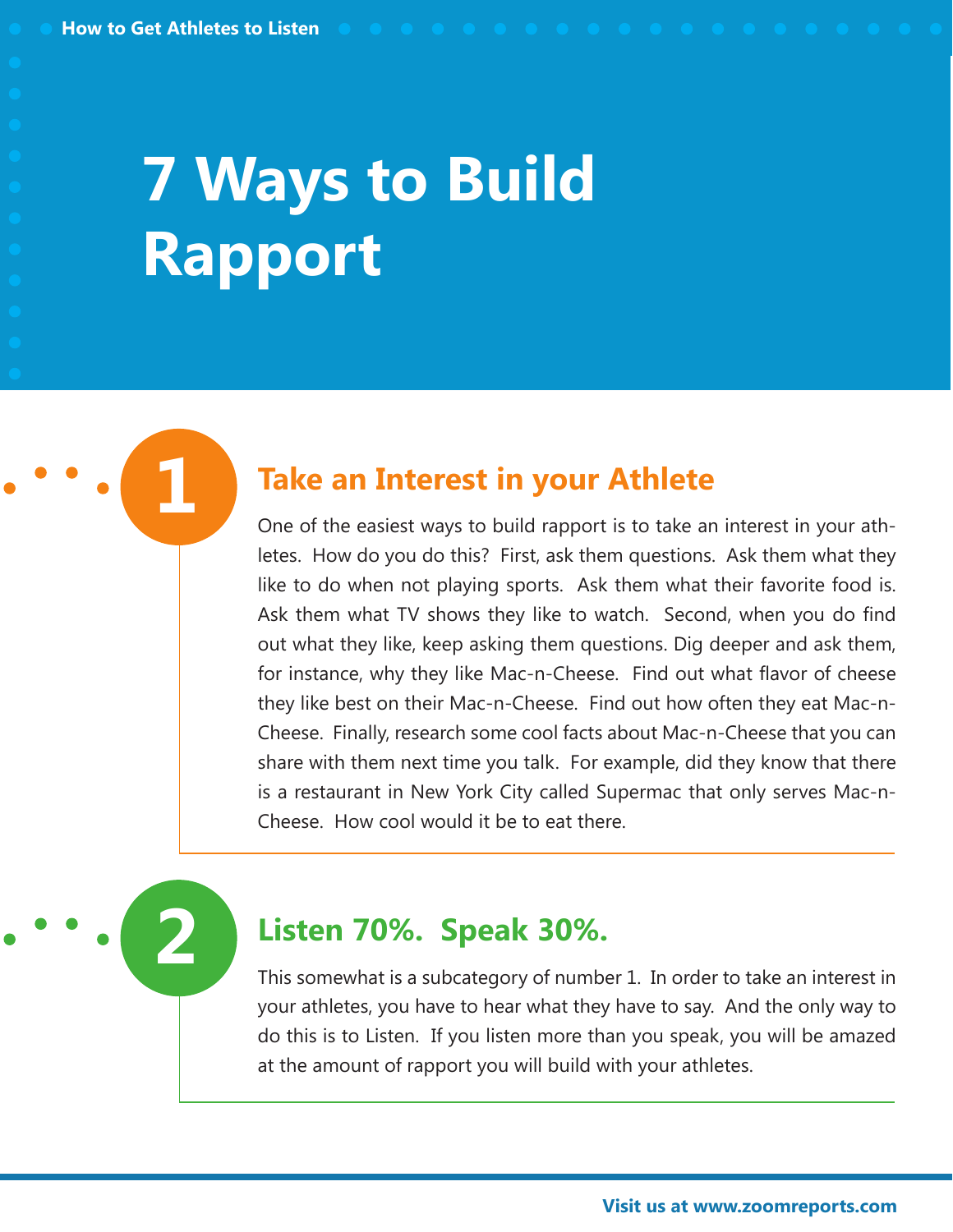**Warning:** If you speak 70% of the time, 2 things will happen.

- 1) Your athletes will stop listening to what you are saying.
- 2) You will lose rapport with your athletes.

#### **3 Speak Their Language**

It is proven that a person is more likely to trust another person who speaks their same language. This not only applies to types of languages like Spanish versus English. It also applies to Jargon. For instance, if you are coaching a bunch of 12 year olds and you use the Old School word Narly, the 12 year olds are not that likely to relate to you. But if you use a more current word like Sweet or Epic, the 12 year olds are going to think that you are alright. That you are one of them. You are someone that they can relate to and trust.

#### **4 Mirror Your Athletes**

I am sure all of you reading this have been to a bar and witnessed a first date. You can probably tell immediately if the couple is hitting it off. Why? What gave it away? Mirroring. A couple that is hitting it off will tend to use the same gestures, speak in the same tempo, and use the same tone of voice. This is called mirroring. Couples that are not hitting it off will not mirror each other. Coaches can use this same principle to build rapport with their athletes. If you are talking with one of your athletes, and they speak fast, you can build rapport by matching their speed of speaking. Same applies if one of your athletes likes to speak with one of their hands on their hips. Do the same and you immediately start to build rapport.



**Warning:** There is a fine line between mimicry and mirroring. Make sure you are gradual when mirroring. Don't strictly copy everything they do. The plus side is that if you are really connecting with an athlete, your subconscious mind will automatically mirror their actions.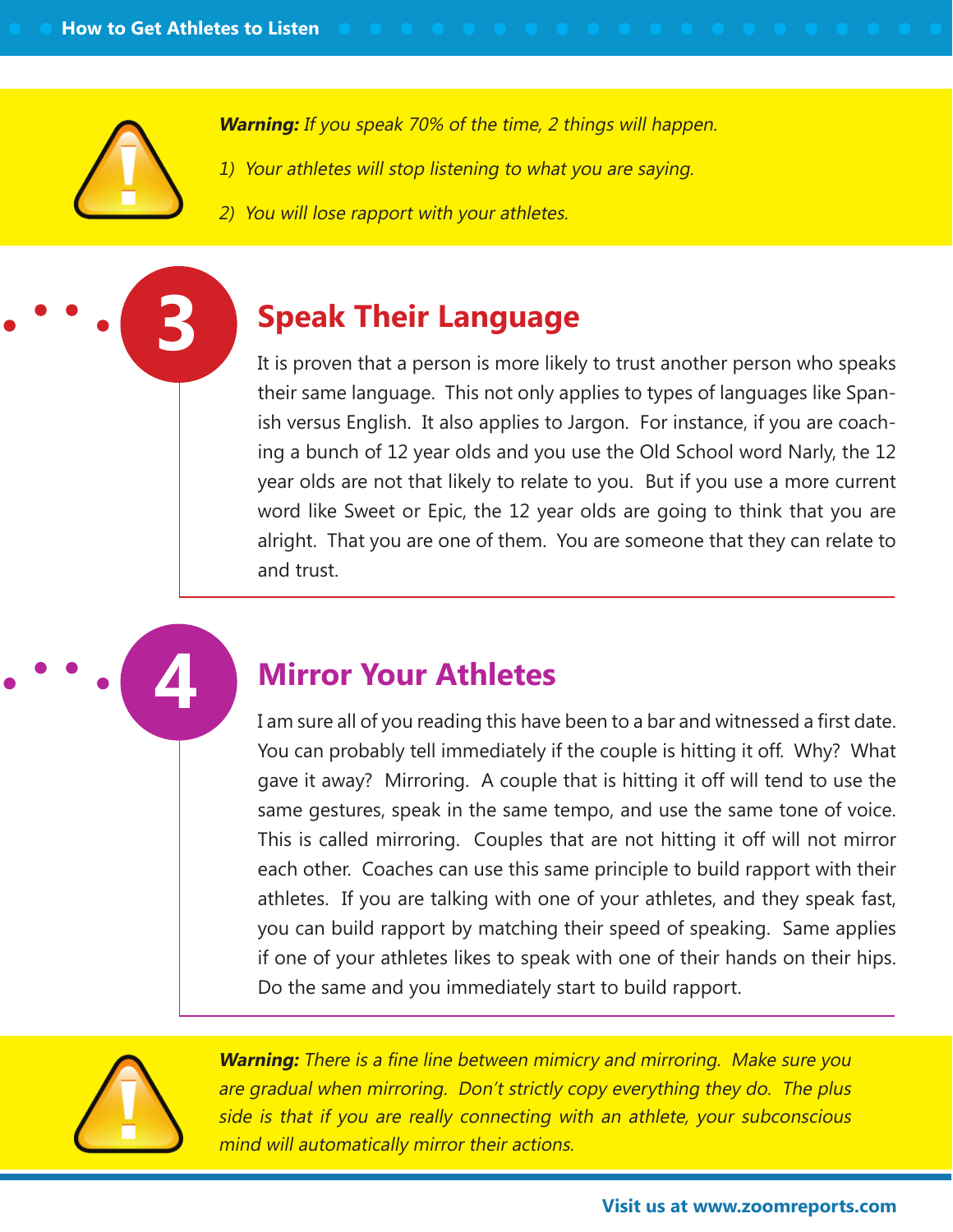#### **5 Use Their Favorite Word**

Guess what a person's favorite word in the entire world is. Give up? It is their name. People love to hear the sound of their name. A coach who is GOOD at building rapport knows and utilizes this Technique. They find every way possible to incorporate an athlete's name into their conversation. What does a coach who is a MASTER at building rapport do? They take it one step further and create an empowering nickname which incorporates the athlete's name. For instance, Awesome Adrian, Byron the Beast, or Timmy the Terminator. When you give an athlete a nickname like this, they are compelled to listen and apply your feedback.

#### **6 Recognize Them**

Who doesn't like to hear praise? Answer, No One. One of the quickest ways to establish rapport is to recognize something the athlete did well. The key is that the recognition has to be specific. Praise like Good Job is way too general and will actually have the reverse affect. The athlete will know you are just trying to flatter them because you did not mention specifically what they did well. Your recognition has to be very specific. Fore instance, "You controlled the ball perfectly on that last pass. Keep it up!"

#### **7 Smile**

90% of all communication is non verbal. This means that a majority of what you say to establish rapport with an athlete never gets communicated. So one of the easiest ways to communicate nonverbally is to smile. People inherently want to connect with happy people. It is no different between a coach and an athlete. Athletes want to be around happy Coaches. So make sure that you smile every chance you get.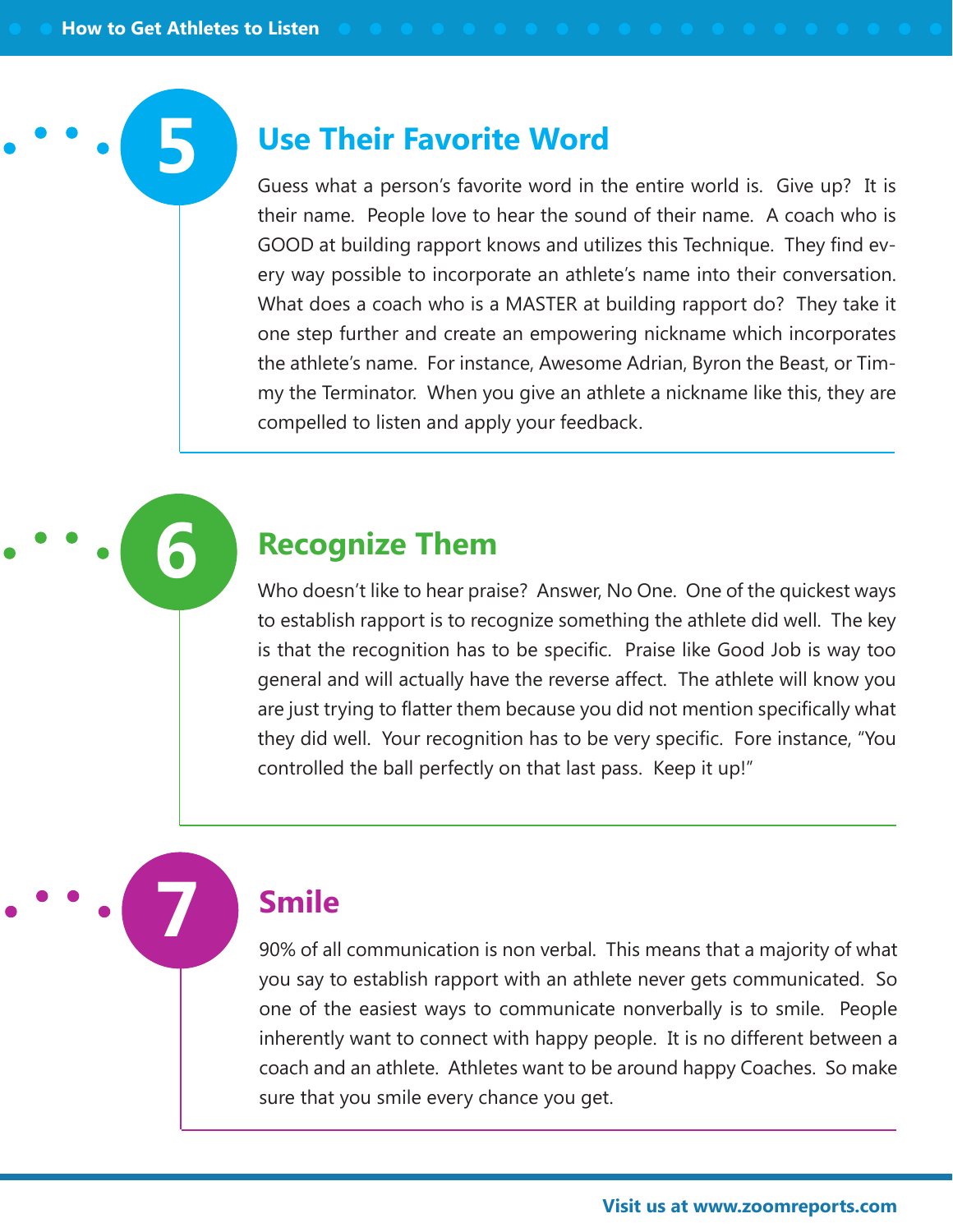

Remember, before you can get your athletes to listen to your feedback, you first have to build up enough rapport. So how do you know if you have established enough rapport in order to give feedback? Here are 3 ways to tell.

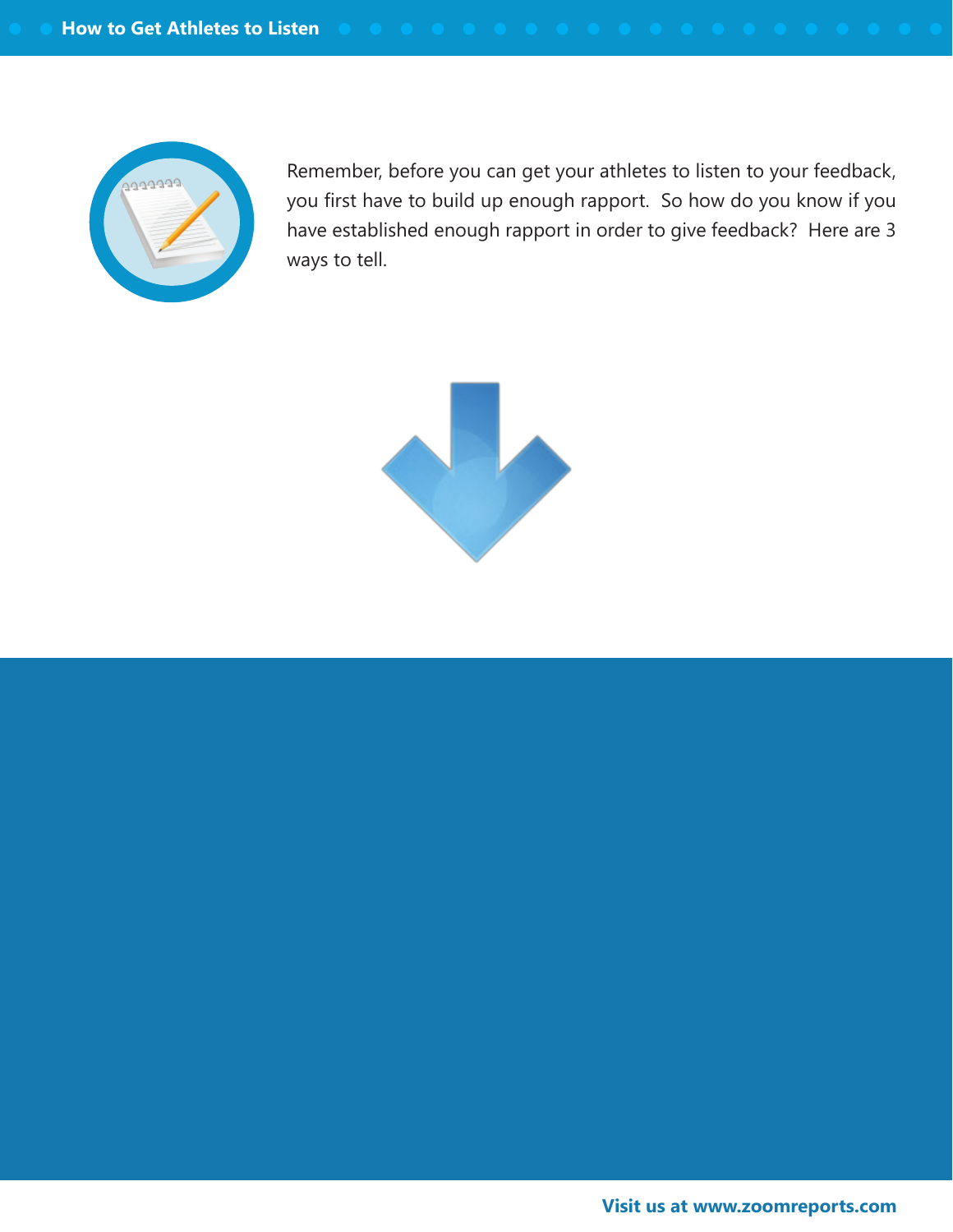# **3 Ways to Tell if you have Established Rapport**

#### **1 Your Athletes Mirror You**

One of the easiest ways to see if you have established a high level of rapport with an athlete is to notice if they are mirroring you. When you adjust your posture, do they adjust in the same way? When you start to speak quickly, does their speech quicken? When you nod your head, do they nod their head? There are thousands of mirroring queues that you can look for to determine if you have established enough rapport.

#### **2 Your Athletes Are Very Agreeable**

When you have established a sufficient amount of rapport with an athlete, the athlete will become very agreeable. This is a good thing because only agreeable athletes will listen and apply your feedback.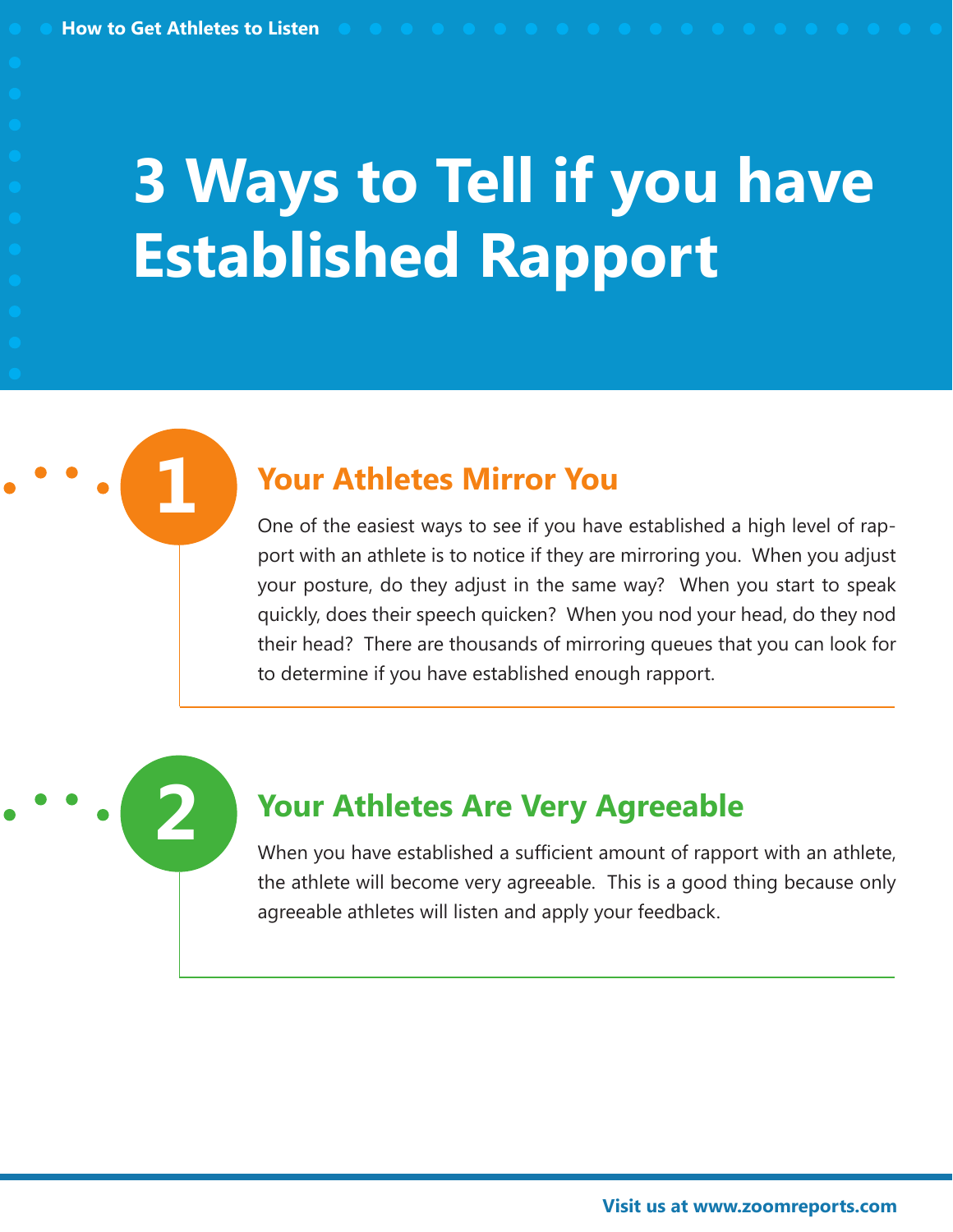#### **3 Your Athletes Start to Ask You Questions**

When you get an athlete to start asking you questions, you know you have built up a large amount of rapport because they trust what you have to say. But remember as we discussed earlier, before they will start to ask you questions, you first have to ask them questions and then listen 70% of the time to their answers.